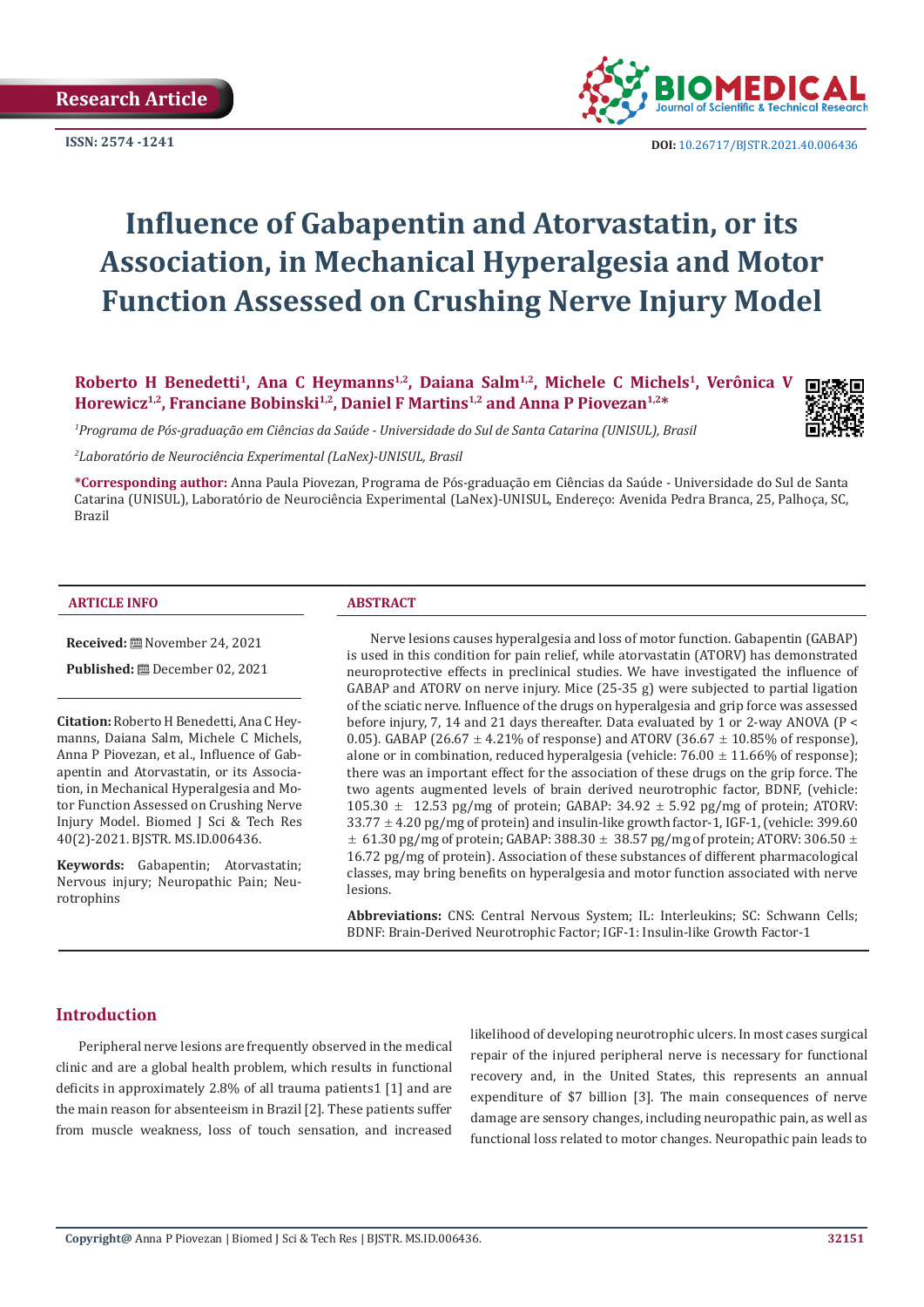common symptoms such as pain in shock or burning, tingling and altered sensations [4,5], and its neurobiological mechanism is quite different from that observed in acute pain, been related to central and peripheral sensitization mechanisms, from which the sensory neurons are sensitized by different compounds and present a decrease in their activation threshold for the nontoxic stimuli [6].

These sensitizing compounds are produced by different cells, both centrally and locally, leading to a paradigm shift in the understanding of neuropathic pain, which has been based on the perception that neurons are not the only type of cell involved in the etiology of this condition. Thus, immune cells such as macrophages, neutrophils and lymphocytes, as well as glial cells such as microglia, astrocytes and endothelial cells, contribute to sensitization in pain pathways, both in the periphery and Central Nervous System (CNS) [7]. Inflammation also contributes to the painful phenomena during the neuropathy, being able to generate the phenomena of allodynia and hyperalgesia; allodynia being the pain that arises after mild stimuli that do not usually cause pain, whereas hyperalgesia refers to the intensification of pain before a painful stimulus [8,9]. In this context, pro-inflammatory or anti-inflammatory cytokines, as well as neurotrophic factors exert influence on painful phenomena and nerve regeneration, which in turn influence the motor capacity of the affected limb. Among Interleukins (IL), IL-10 is an antiinflammatory cytokine that can inhibit the production of other proinflammatory cytokines, and its expression is increased in the distal portion of the sciatic nerve seven days after crushing [10,11].

Sciatic nerve crushing model is a model of axonotmosis, produced by the application of a compressive force to a given nerve, in which the myelin sheath and axons are interrupted, but the basal lamina of Schwann Cells (SC) remains intact [12]. The fibers distal to the lesion undergo degeneration 48 to 96 h after nerve transection, through a process known as Wallerian Degeneration, the macrophages enter the endoneurium to remove cellular debris, and recovery occurs when the axons send growth cones down from the basal lamina tubes originally preserved toward the final organ [13,14]. In this type of model, evaluations of histomorphometric and functional parameters (muscle contraction force) as well as sensory parameters (allodynia and mechanical hyperalgesia) are common [15]. These aspects may be influenced by factors such as Brain-Derived Neurotrophic Factor (BDNF) [16], and Insulin-like Growth Factor-1 (IGF-1) [17], which contribute to nerve regeneration by having functions such as cell-cell adhesion, cytoskeletal reorganization, neurite growth, synaptic plasticity, neuronal survival and neurogenesis, among others [18].

The use of gabapentin (GABAP) to treat painful conditions associated with nerve damage is a consensus in clinical practice, and it has been shown that the drug has improved aspects of nerve regeneration in an animal model of crushing followed by stretching in rats [19]. On the other hand, atorvastatin (ATORV) also promoted neuroprotection in different animal models [20]. Despite this, the possible benefit of the association of these two drugs in different outcomes associated with nerve injury by crushing in mice has not been investigated in preclinical studies. In view of this, the objective of the present study was to evaluate the possible influence of the treatment with GABAP and ATORV, alone or in association, on different aspects observed in a sciatic nerve crush model in mice.

# **Material and Methods**

# **Animals**

All experiments were conducted using male Swiss mice (25-35 g), housed at 22 ± 2°C, under a 12 hrs light/12 hrs dark cycle (lights on at 6:00 a.m.) and with free access to food and water. Mice were acclimated to the laboratory for at least 1 h before the tests that were carried out between 8:00 and 12:00. Animals were used only once throughout the experiments. All animal care and experimental procedures were carried out in accordance with the National Institutes of Health Animal Care Guidelines (NIH publications No. 80-23) and were approved by the Ethics Committee for Animal Use (CEUA)-UNISUL, under protocol number 16.026.5.01.IV. The number of animals and intensity of noxious stimuli used were the minimum necessary to demonstrate the consistent effects of treatments. Experimenters were blinded to treatment conditions.

#### **Chemical Reagents**

GABAP (1-[Aminomethyl]-cyclohexaneacetic acid) and caffeine (1,3,7-trimethylxanthine) were purchased by Sigma Chemicals Co. (St Louis, MO, U.S.A.) and were dissolved in sterile saline solution (0.9%), immediately before the experiments. Atrovastatin was purchased by Medley (São Paulo, SP, Brazil) and dissolves as GABAP.

#### **Crushing-Induced Nerve Injury**

Mice were kept anesthetized by the inhalation of 2% isoflurane plus 100% oxygen. To obtain nerve injury, the sciatic nerve was located through a 2 cm long rectilinear cutaneous incision on the lateral side of the thigh, from the major trochanter to the knee. After exposure, the nerve was crushed in an area of 5 mm in length proximal to its trifurcation, using a clamp specially made for this purpose, calibrated for an approximate static load of 5.0 g. After this, the nerve was reattached to its bed of origin and the surgical wound was closed by planes with isolated 5-0 gauge nylon stitches (Ethicon, Edimburg, UK). In the control group, the nerve was exposed but not crushed (sham group).

# **Drug Infusions**

From days 2 to 21 after crushing of the nerve animals were treated with GABAP (10, 30 and 100 mg/kg, intragastric [i.g]), ATORV (3 or 10 mg/kg, i.g) or sterile saline (0.9% NaCl solution)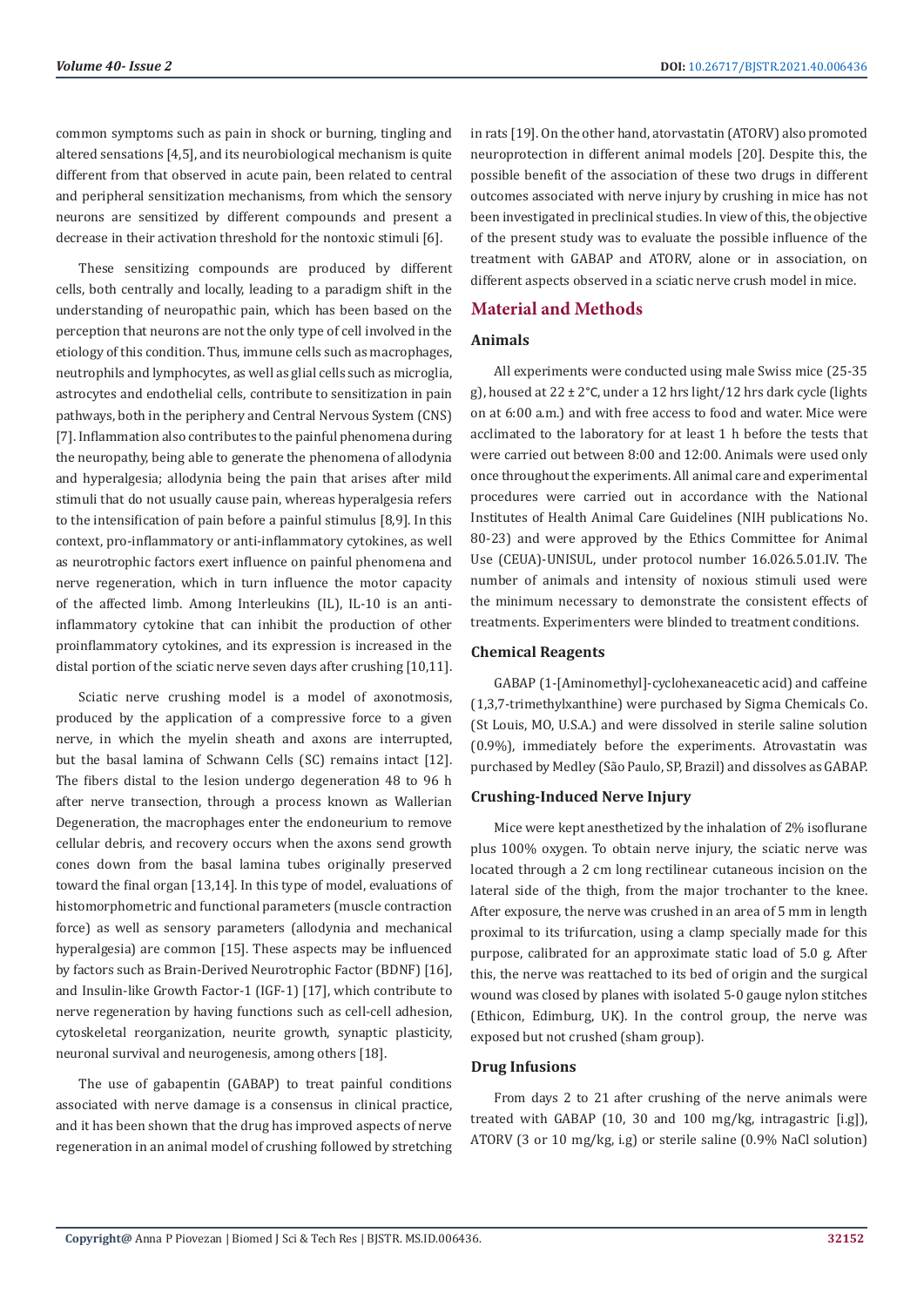and mechanical hyperalgesia or grip force were evaluated at different time points after its administration. Sham animals were subjected to the same procedures but were only treated with saline (0.9% NaCl solution).

#### **Study Outlines**

The main outcomes of this study were the mechanical hyperalgesia evaluated by the von Frey test and the grip force. For the evaluation of mechanical hyperalgesia, mice were individually placed in clear Plexiglas boxes (9 cm × 7 cm × 11 cm) on elevated wire mesh platforms to allow access to the ventral surface of the right hand paw. The withdrawal response frequency was measured following 10 applications (manually, duration of 3 s each) of a 0.6 g von Frey hair (VFH, Stoelting, Chicago, IL, USA), responsible to produce a mean withdrawal frequency of about 20% [21]. Data are presented as the percentage of the animal's response in 10 applications, with 100% being 10/10 and 0% being 0/10 responses. A significant increase in the number of responses, at the different periods of times as mentioned above, was interpreted as mechanical hyperalgesia. Indirect evaluation of motor function was performed by the grip force test of the limb subjected to crushing. The apparatus consists of a force transducer connected to a small metallic support, from which the difference  $(\Delta)$  of the force (in g) that the animal exerted during the holding of this support with the member that suffered the injury was recorded to the member that has not undergone the crushing procedure. The apparatus was calibrated prior to each experiment and the animals were habituated to the experiment room for at least 1 h prior to the test.

# **Evaluation of the Effectiveness of the Association of GABAP + ATORV on Hyperalgesia and Motor Function in the Sciatic Nerve Crush Model of Paw Edema**

In order to confirm the antihyperalgesic effect of GABAP in this model, different animals were submitted to the nerve injury procedure as described above and were treated daily between day 2 and day 21 after the sciatic nerve crush procedure with i.e. vehicle (saline solution, 10 ml/kg) or GABAP administration at doses of 10, 30 and 100 mg/kg for selection of the dose to be used in this study. These doses of GABAP and observation periods were chosen from a study conducted in our laboratory [22], also considering the minimum time required for the installation of the neuropathic pain process in the model. After chosen better dose of GABAP to be used in this study, the possible benefit of ATORV alone (3 mg / kg) or in combination with GABAP (30 mg/kg) was investigated at doses of 3 or 10 mg/kg, these doses were selected from previous work [23- 28]. At days zero (basal), 7, 14 and 21 days after injury, the animals were evaluated in relation to mechanical hyperalgesia and grip force, as previously described.

# **Comparison of the Levels of Anti-Inflammatory Cytokine (Il-10) and Neurotrophins (BDNF and IGF-1) from the Sciatic Nerve in Animals Under Different Treatments**

The next protocol was carried out to investigate, if possible, changes in the levels of cytokines and neurotrophins in the nerve could be related to an increase of the late hyperalgesia (neuropathic pain) observed in the model, as well as possible influences of the different treatments on these markers. On the 7th day after the induction of the nerve injury by crushing, animals were euthanized and the sciatic nerve was removed by incision. The distal portion of the nerve was homogenized with PBS containing Tween 20 (0.05%), 0.1 mM phenylmethylsulfonyl fluoride, 0.1 mM benzomethonium chloride, 10 mM EDTA, and 2 ng/ml aprotinin A. The solution formed was centrifuged at 3,000 x g for 10 min at 4°C, and the supernatant was stored at -80°C for a maximum of 2 weeks. Cytokine or neurotrophin levels were determined using specific ELISA kits (R&D systems) according to the manufacturer's recommendations.

# **Statistical Analysis**

Results are presented as the mean ± standard errors of the mean (S.E.M.) for each group. A statistical comparison of the data was performed by two-way ANOVA followed by Bonferroni's test or one-way ANOVA followed by Newman-Keuls's test when appropriated. P-values less than 0.05 were considered to be statistically significant.

# **Results**

In the present study crushing of the sciatic nerve induced a behavior of mechanical hyperalgesia in relation to the sham group, already observed from the  $7<sup>th</sup>$  day after the procedure (Figure 1, Panel A). On the other hand, the treatment of animals with GABAP at doses of 30 and 100 mg/kg (intragastric) promoted an antihyperalgesic effect when compared to the vehicle group. The antihyperalgesic effect of GABAP was observed on the 7th day after the nerve injury (Figure 1, Panel B), remaining until the highest evaluation time used in this study, 21 days after the injury (Figure 1, Panel C). In this last observation period, the percentage of inhibition of the hyperalgesic effect induced by the lesion after treatment with 30 mg/kg GABAP (12.50  $\pm$  5.26% response) in relation to the vehicle group (65.71  $\pm$  8.41% response) was 81.0%. On the other hand, in the present study GABAP, at doses of 30 and 100 mg/kg, did not influence the effect of reduction of grip strength of the affected limb induced by nerve injury in the periods (Figure 2, Panel A). On the 21st day after sciatic nerve injury (Figure 2, Panel B), the mean values of the right hind paw grip strength difference compared to the left hind paw for the different groups were sham:  $0.76 \pm 1.23$  g, vehicle:  $-5.19 \pm 0.92$  g, GABAP 10 mg/kg:  $-4.48 \pm 0.69$  g, GABAP 30 mg/kg:  $-5.01 \pm 2.08$  g and GABAP 100 mg/kg:  $-4.78 \pm 1.00$  g.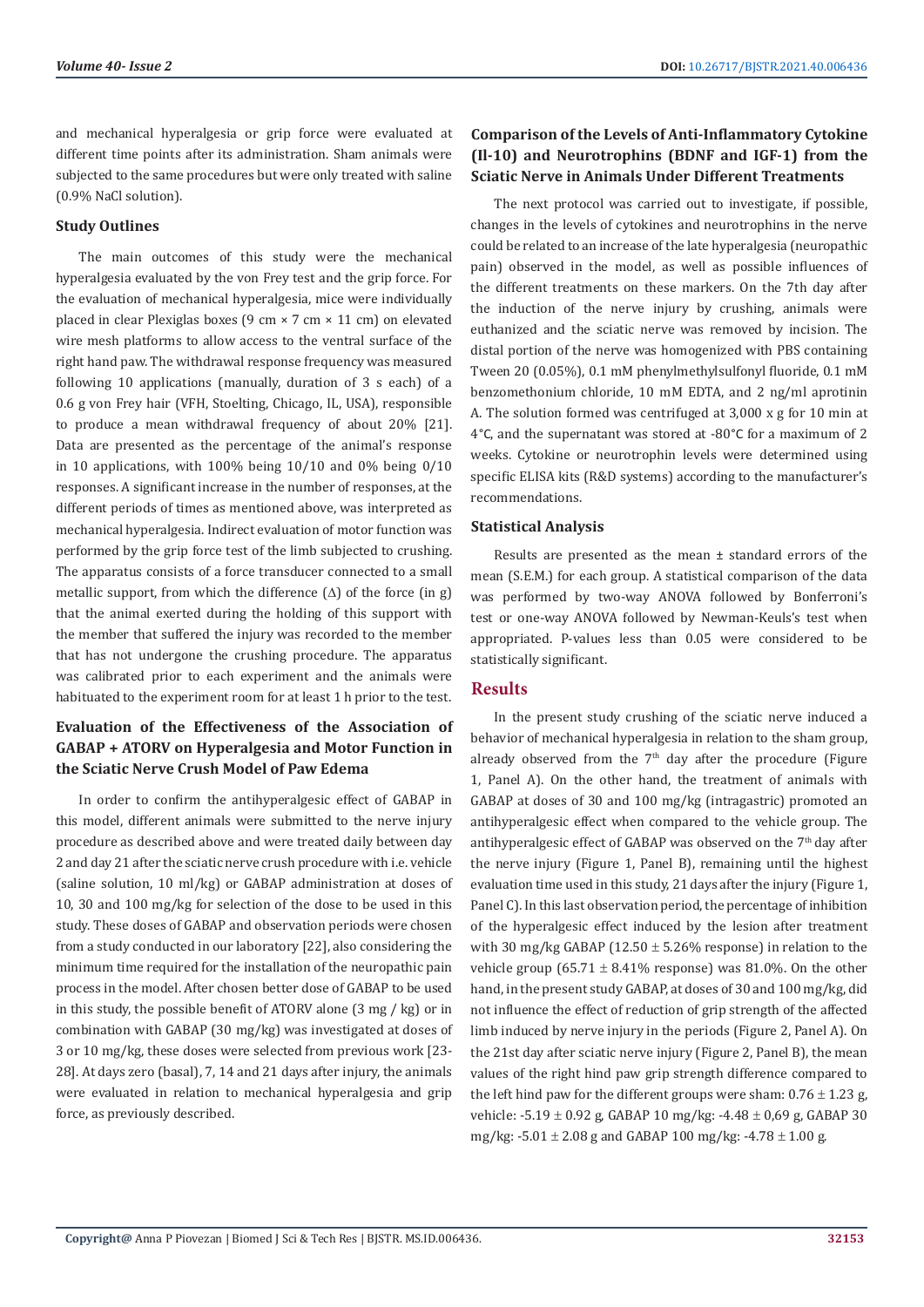

**Figure 1:** Influence of GABAP on the hyperalgesia observed in the sciatic nerve crush model in mice. Data are expressed as the mean  $\pm$  standard error of the mean (n= 8 animals). (\*)represents the comparison with the sham group; (#)represents the comparison with the vehicle group. Two-way (Panel a) or One-way ANOVA (Panels b and c), followed by the Dunnets's test;  $P \leq 0.05$ .



**Figure 2:** Influence of GABAP on the grip force in mice. Data are expressed as the mean ± standard error of the mean (n= 8 animals). (\*)represents the comparison with the sham group. Two-way (Panel a) or One-way ANOVA (Panel b), followed by the Dunnets's test;  $P \leq 0.05$ .

When animals were treated with a combination of GABAP (30 mg/kg) with different doses of ATORV (3 and 10 mg/kg), as shown in (Figure 3, Panel A) there was no difference statistically significant on this antihyperalgesic effect in the tests performed on day 7 (Figure 3, Panel B). On the 21st day after the injury, the percentages of inhibition of the hyperalgesic effect induced by the lesion after the different treatment groups were sham: 8.57  $\pm$ 4.04 % of response, vehicle 76.00  $\pm$  11.66% of response, GABAP 30 mg/kg: 26.67  $\pm$  4.21% of response, ATORV 3 mg/kg: 36.67  $\pm$ 10.85% of response, GABAP+ATORV 3 mg/kg:  $8.57 \pm 4.04$ % and GABAP+ATORV 10 mg/kg:  $10.00 \pm 4.47\%$  of response (Figure 3, Panel C). Regarding motor function, ATORV alone (3 mg/kg), as well as GABAP 30 mg/kg) did not influence the effect of reducing the grip force of the affected limb induced by the nerve injury in the evaluated periods (Figure 4, Panel A). On the other hand, as can be seen in Figure 4, on the 21st day after sciatic nerve injury (Panel B) the mean values of the right hind paw grip force compared to the observed at paw of the animals treated with ATORV 3 mg/kg+ GABAP 30 mg/kg  $(-1.29 \pm 1.22 \text{ g})$  or ATORV 10 mg/kg+GABAP 30 mg/kg  $(-1.72 \pm 1.74$  g) were no longer statistically significant in relation to the sham  $(2.00 \pm 1.38 \text{ g})$  and vehicle  $(-4.19 \pm 0.57 \text{ g})$ groups.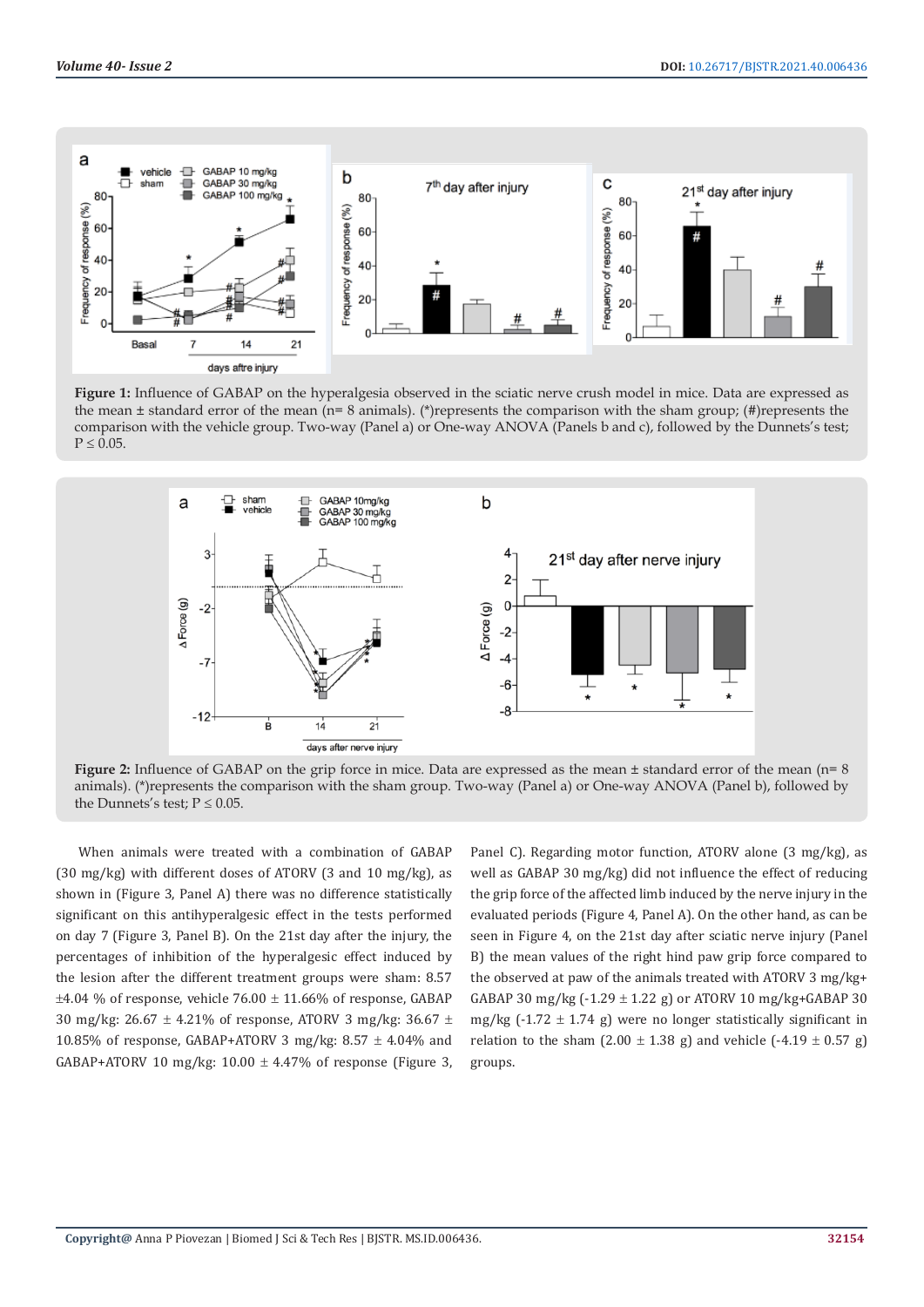

**Figure 3:** Influence of ATORV, alone or in combination with GABAP on the hyperalgesia observed in the sciatic nerve crush model in mice. Data are expressed as the mean  $\pm$  standard error of the mean (n= 8 animals). (\*) represents the comparison with the sham group; (#)represents the comparison with the vehicle group. Two-way (Panel a) or One-way ANOVA (Panels b and c), followed by the Dunnets's test;  $P \le 0.05$ .



**Figure 4:** Influence of ATORV, alone or in combination with GABAP on the grip force of the affected limb at different time periods in mice. Data are expressed as the mean  $\pm$  standard error of the mean (n = 8 animals). (\*) represents the comparison with the sham group. Two-way (Panel a) or One-way ANOVA (Panel b), followed by the Dunnets's test;  $P \le 0.05$ .

The results shown in Figure 5 demonstrate that the levels of BDNF (105.30  $\pm$  12.53 pg/mg protein) and IGF-1 (399.60  $\pm$  61.30 pg/mg protein) were increased in animal groups  $(11.51 \pm 3.69)$ pg/mg of protein and  $25.84 \pm 4.91$  pg/mg of protein, respectively) submitted to the nerve injury by crushing (vehicle groups). In addition, for BDNF (Figure 5, Panel A) treatment with either GABAP  $(34.92 \pm 5.92 \text{ pg/mg protein})$  or ATORV alone  $(33.77 \pm 4.20 \text{ pg/mg})$ mg protein), or in combination  $(30.33 \pm 5.88 \text{ pg/mg protein})$ , promoted a reduction in the levels of this neurotrophin in relation to the group with nerve damage (data above). Despite this, no statistically significant differences were observed in the mean

values of the three treatment groups. On the other hand, in the case of neurotrophin IGF-1  $\pm$ , while the treatment of animals with GABAP (388.30  $\pm$  38.57 pg/mg protein) or ATORV (306.50  $\pm$  16.72 pg/mg of protein) alone did not change in relation to the group that suffered the nerve damage (data above), the association of the two drugs caused a statistically significant reduction in relation to this group (210.40  $\pm$  23.92 pg/mg protein). The percentage inhibition of IGF-1 levels in the group treated with drug combinations was 47.35% relative to the vehicle group. Finally, no changes in IL-10 levels were observed between any of the study groups (Figure 5, Panel C).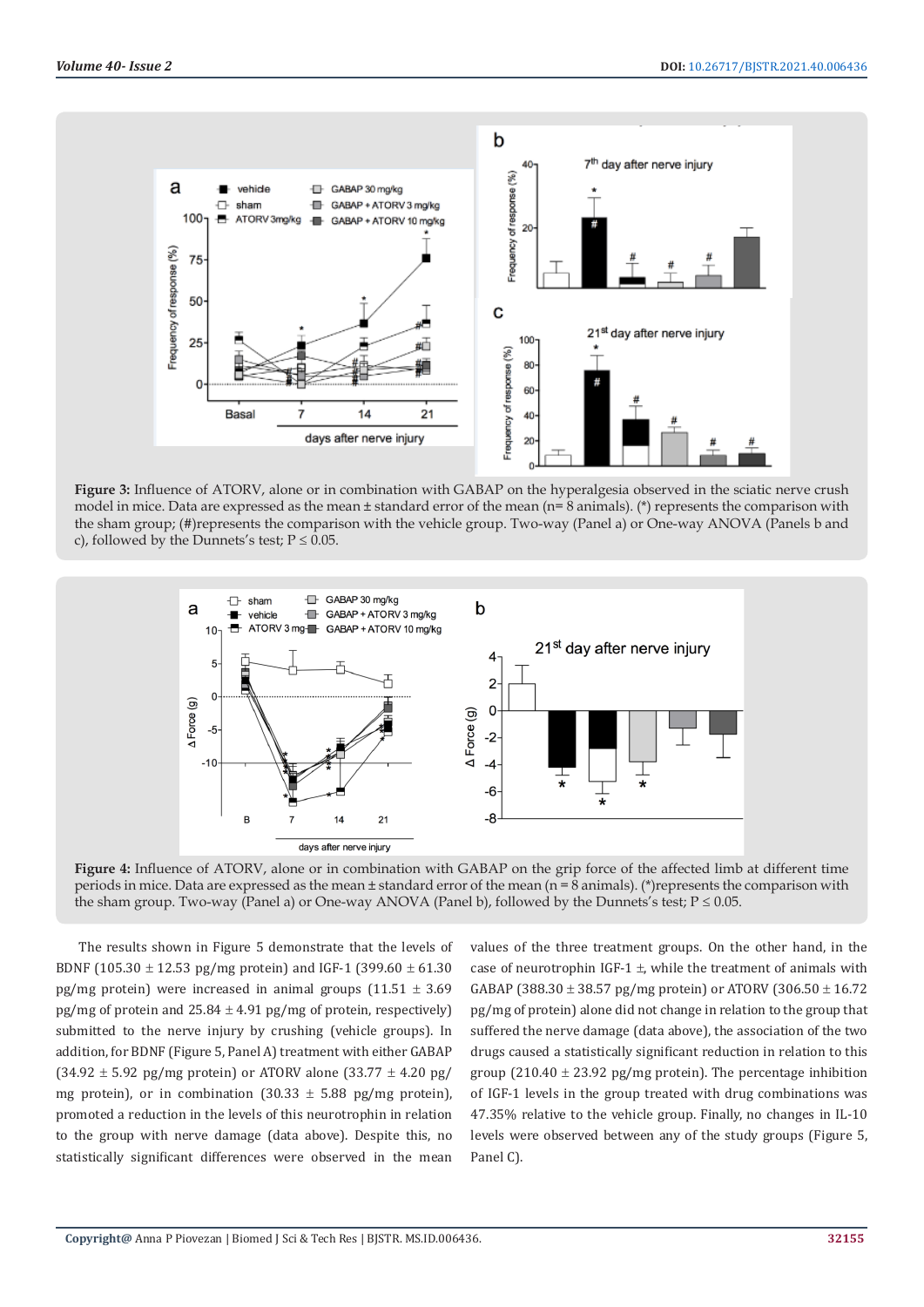

**Figure 5:** Influence of ATORV, alone or in combination with GABAP on the levels of IL-10, BDNF and IGF-1 in the sciatic nerve. Data for BDNF and IGF-1 are expressed as mean ± standard error of the mean (n= 8 animals), while for IL-10 are presented as median ± interquartile range. (\*) represents the comparison with the sham group; (#) represents the comparison with the vehicle group. One-way ANOVA followed by Dunnets's test;  $P \le 0.05$ .

# **Discussion**

The mechanisms responsible for nerve regeneration and chemical factors are not completely elucidated. Some patients already use some medications of continuous use, including statins in older patients which can be associated to other drugs to relieve pain and prevent neuropathies, such as gabapentinoids. The effects of these drugs and their combinations are under invetigated, justifying the interest in assessing the effect of the association of ATORV with GABAP on parameters of sensory and motor activity in a model of crushing-induced nerve injury. Our data that GABAP was antihyperalgesic on crushing model agree with the literature, since the GABAP also showed reduction of sensorial information in other studies involving thermal hyperalgesia or motor function. Besides of this, it broadens those in the literature, since no records were found for the effects of GABAP on mechanical hyperalgesia and grip strength in mice after sciatic nerve crush injury. In respect to that observed to ATORV in the present study, it was observed that this drug alone promoted antihyperalgesic activity in the model between days 7 and 21 after the injury. The association of ATORV to GABAP did not alter the antihyperalgesic effect of GABAP alone on day 7, but the increase in antihyperalgesic action on the 21st day was evident.

These findings reinforce the benefit observed with the treatment of animals with ATORV in models where their neuroprotective action

has been investigated; in rats with ischemia and multiple sclerosis, the drug protected the neurons from the injury caused by free radicals or limited the secondary damage after spinal cord injury. Regarding the possible mechanisms associated with this effect of gapapentinoids on hyperalgesia and motor recovery, it could involve aspects of nerve regeneration. For ATORV, it is known that statins, particularly ATORV and sinvastatin, have been extensively studied *in vivo* for their positive neuroprotective effect on different models [25-27]. Thus, a synergistic effect between these two drugs may be suggested, especially if we evaluate our other findings for the association of ATORV to GABAP on the grip strength and BDNF levels, as discussed below. Statins are also related to pleiotropic effects such as anti-inflammatory, antiproliferative, antithrombotic properties and antioxidants.

In the present study, ATORV alone promoted an antihyperalgesic effect, this being another fact that had not yet been reported in the literature. However, since the mean values of hyperalgesia for both ATORV and GABAP, alone, reached values close to the control, it was not possible to observe a possible synergistic effect between both regarding this parameter. However, although in the grip force test the association of ATORV to GABAP did not promote a statistically significant improvement over this parameter, a rather important trend in this sense was noted by the fact that in this group the mean values of loss of grip strength decreased significantly in relation to the GABAP group alone and were very close to the values of the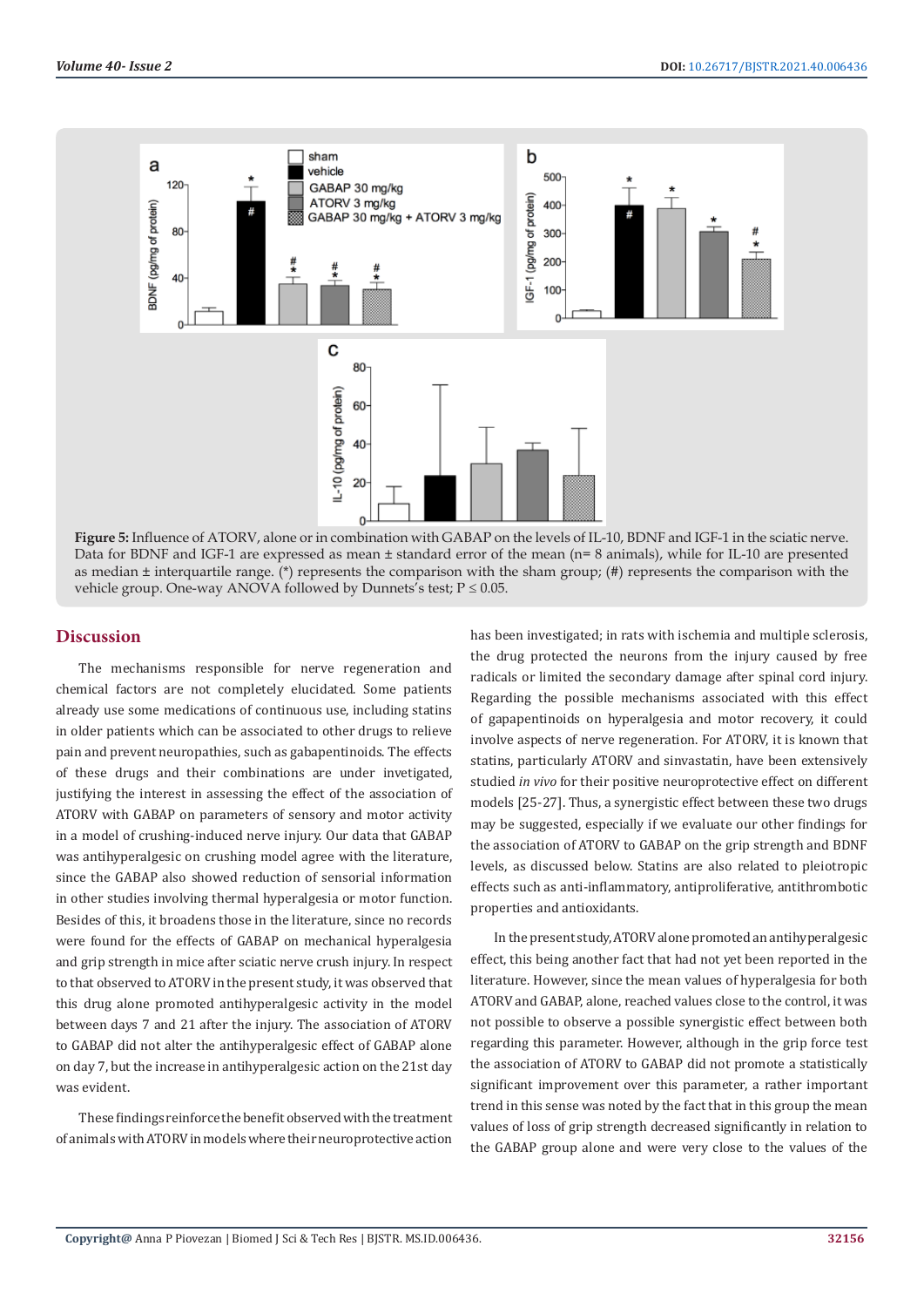control group. The almost significant effect of the association of ATORV with GABAP on motor recovery is striking, since in addition to the actions of these two drugs on nerve protection mentioned above, another action that could add to this would be a possible control of the inflammatory process; this idea is reinforced especially if we consider that the antihyperalgesic effect of both GABAP and ATORV are already observed on the 7th day after the injury, that is, a period in which the inflammatory component is more present.

Studies have shown that the suppression of the release of inflammatory cytokines after experimental injury of the peripheral nerve reflects a positive effect on neurological recovery. Despite this, it should be remembered that some researchers have also reported that statins may be toxic to neurons; in these cases, the toxicity seems to depend on factors such as the structural characteristics and the concentration of the agent employed, as well as the cholesterol content of the affected neural cell. In the present work, a finding that reinforces a possible anti-inflammatory action of the drugs ATORV and GABAP is that the levels of BDNF and IGF-1 in the nerve, increased after the nerve injury by crushing, after treatment with both drugs, alone or in association, have been reduced. The determination of the possible influence of the treatments with these two agents on these two mediators is justified, since studies focusing on the speed of axonal regeneration in the distal part of the nerve have so far focused on three groups of factors, including trophic factors such as IGF-1, IGF-2 and BDNF, as well as the neurotrophic factor derived from glial cell line and cytokines (IL-6 and IL-10). It is known that BDNF and IGF-1 are induced in the distal part of the injured peripheral nerves.

Thus, the fact that in the present study, the levels of BDNF in the nerve have reduced after treatment with ATORV and GABAP may suggest that by treatment with them there is a control of the inflammatory process that decreases the need for expression of this factor, even occurring for IGF-1 when treated with the combination of ATORV and GABAP. Confirmation for a possible anti-inflammatory effect of treatments in the present study was not possible since no changes were observed in the levels of IL-10 for any treatment in relation to the control group (sham). This is an anti-inflammatory cytokine that can inhibit the production of other proinflammatory cytokines, and its expression is increased in the distal portion of the sciatic nerve seven days after its crush injury.

# **Conclusion**

the findings of present study demonstrate the beneficial effect of GABAP or ATORV, alone, on mechanical hyperalgesia in the sciatic nerve crush model in mice. In addition, an important effect for the association of these drugs was observed on the grip strength in this model, and the influence of the two agents on the inflammatory process following the nerve injury may serve

as a possible mechanism of action for the observed effects. As a perspective, it is suggested that the association of substances of different pharmacological classes, such as GABAP and ATORV, in products aimed at the treatment of comorbidities associated with nerve lesions can be evaluated in humans, mainly because they are already used in the population that is more neuropathic conditions, and epidemiological studies such as clinical trials may confirm the potential benefit raised here.

# **Acknowledgment**

This work was supported by grants from Universidade do Sul de Santa Catarina - Programa Unisul de Iniciação Científica (PUIC), Conselho Nacional de Desenvolvimento Científico e Tecnológico (PNPD-CNPq) and Fundação de Amparo à Pesquisa e Inovação do Estado de Santa Catarina (FAPESC, Call 09/2015), Brazil.

#### **References**

- 1. [Ashmawi Ha, Freire Gmg \(2016\) Peripheral and central sensitization.](https://www.physio-pedia.com/Peripheral_sensitization) [Rev Dor 17: 31-34.](https://www.physio-pedia.com/Peripheral_sensitization)
- 2. Câmara CC, Araú[jo CV, DE Sousa Kko, Brito GAC, Vale ML, et al.](https://pubmed.ncbi.nlm.nih.gov/26391746/) [\(2015\) Gabapentin attenuates neuropathic pain and improves nerve](https://pubmed.ncbi.nlm.nih.gov/26391746/) [myelination after chronic sciatic constriction in rats. Neurosci Lett 607:](https://pubmed.ncbi.nlm.nih.gov/26391746/) [52-58.](https://pubmed.ncbi.nlm.nih.gov/26391746/)
- 3. Câ[mara CC, Ramos HF, DA Silva AP, Ara](https://pubmed.ncbi.nlm.nih.gov/24140003/)újo CV, Gomes AS, et al. (2013) Oral [gabapentin treatment accentuates nerve and peripheral inflammatory](https://pubmed.ncbi.nlm.nih.gov/24140003/) [responses following experimental nerve constriction in Wistar rats.](https://pubmed.ncbi.nlm.nih.gov/24140003/) [Neurosci Lett 556: 93-98.](https://pubmed.ncbi.nlm.nih.gov/24140003/)
- 4. Castillo Galván ML, Martí[nez Ruiz FM, DE LA Garza Castro O, Elizondo](https://pubmed.ncbi.nlm.nih.gov/25375283/) Omaña Re, Guzmán Ló[pez S \(2014\) Study of peripheral nerve injury in](https://pubmed.ncbi.nlm.nih.gov/25375283/) [trauma patients. Gac Med Mex 150\(6\): 519-523.](https://pubmed.ncbi.nlm.nih.gov/25375283/)
- 5. [Chu LW, Chen JY, Wu PC, Wu BN \(2015\) Atorvastatin prevents](https://pubmed.ncbi.nlm.nih.gov/25874913/) [neuroinflammation in chronic constriction injury rats through nuclear](https://pubmed.ncbi.nlm.nih.gov/25874913/) [NF-B downregulation in the dorsal root ganglion and spinal cord. ACS](https://pubmed.ncbi.nlm.nih.gov/25874913/) [Chem Neurosci 6\(6\): 889-898.](https://pubmed.ncbi.nlm.nih.gov/25874913/)
- 6. Cloutier FC, Rouleau DM, Hé[bert Davies J, Beaumont PH, Beaumont E](https://pubmed.ncbi.nlm.nih.gov/23848426/) [\(2013\) Atorvastatin is beneficial for muscle reinnervation after complete](https://pubmed.ncbi.nlm.nih.gov/23848426/) [sciatic nerve section in rats. J Plast Surg Hand Surg 47\(6\): 446-450.](https://pubmed.ncbi.nlm.nih.gov/23848426/)
- 7. DE Francesco Lisowitz A, Lindborg JA, Niemi JP, Zigmond RE (2015) The neuroimmunology of degeneration and regeneration in the peripheral nervous system. Neuroscience 302: 174-203.
- 8. [Echeverry S, Shi XQ, Yang M, Huang H, Wu Y, et al. \(2017\) Spinal](https://pubmed.ncbi.nlm.nih.gov/28746078/) [microglia are required for long-term maintenance of neuropathic pain.](https://pubmed.ncbi.nlm.nih.gov/28746078/) [Pain 158\(9\): 1792-1801.](https://pubmed.ncbi.nlm.nih.gov/28746078/)
- 9. [Gao S, Zhang ZM, Shen ZL, Gao K, Chang L, et al. \(2016\) Atorvastatin](https://pubmed.ncbi.nlm.nih.gov/27482228/) [activates autophagy and promotes neurological function recovery after](https://pubmed.ncbi.nlm.nih.gov/27482228/) [spinal cord injury. Neural Regen Res 11\(6\): 977-982.](https://pubmed.ncbi.nlm.nih.gov/27482228/)
- 10. [Garraway SM, Huie JR \(2016\) Spinal Plasticity and Behavior: BDNF-](https://pubmed.ncbi.nlm.nih.gov/27721996/)[Induced Neuromodulation in Uninjured and Injured Spinal Cord. Neural](https://pubmed.ncbi.nlm.nih.gov/27721996/) [Plast 2016: 9857201.](https://pubmed.ncbi.nlm.nih.gov/27721996/)
- 11.(2013) ISAACS J. Major peripheral nerve injuries. Hand Clin 29: 371-382.
- 12. [Liu W, Lv Y, Ren F \(2018\) PI3K/Akt Pathway is required for spinal central](https://pubmed.ncbi.nlm.nih.gov/28849293/) [sensitization in neuropathic pain. Cell Mol Neurobiol 38\(3\): 747-755.](https://pubmed.ncbi.nlm.nih.gov/28849293/)
- 13. [Martins DF, Prado MR, Daruge-Neto E, Batisti AP, Emer AA, et al. \(2015\)](https://pubmed.ncbi.nlm.nih.gov/26456872/) [Caffeine prevents antihyperalgesic effect of gabapentin in an animal](https://pubmed.ncbi.nlm.nih.gov/26456872/) [model of CRPS-I: evidence for the involvement of spinal adenosine A1](https://pubmed.ncbi.nlm.nih.gov/26456872/) [receptor. J Peripher Nerv Syst 20\(4\): 403-409.](https://pubmed.ncbi.nlm.nih.gov/26456872/)